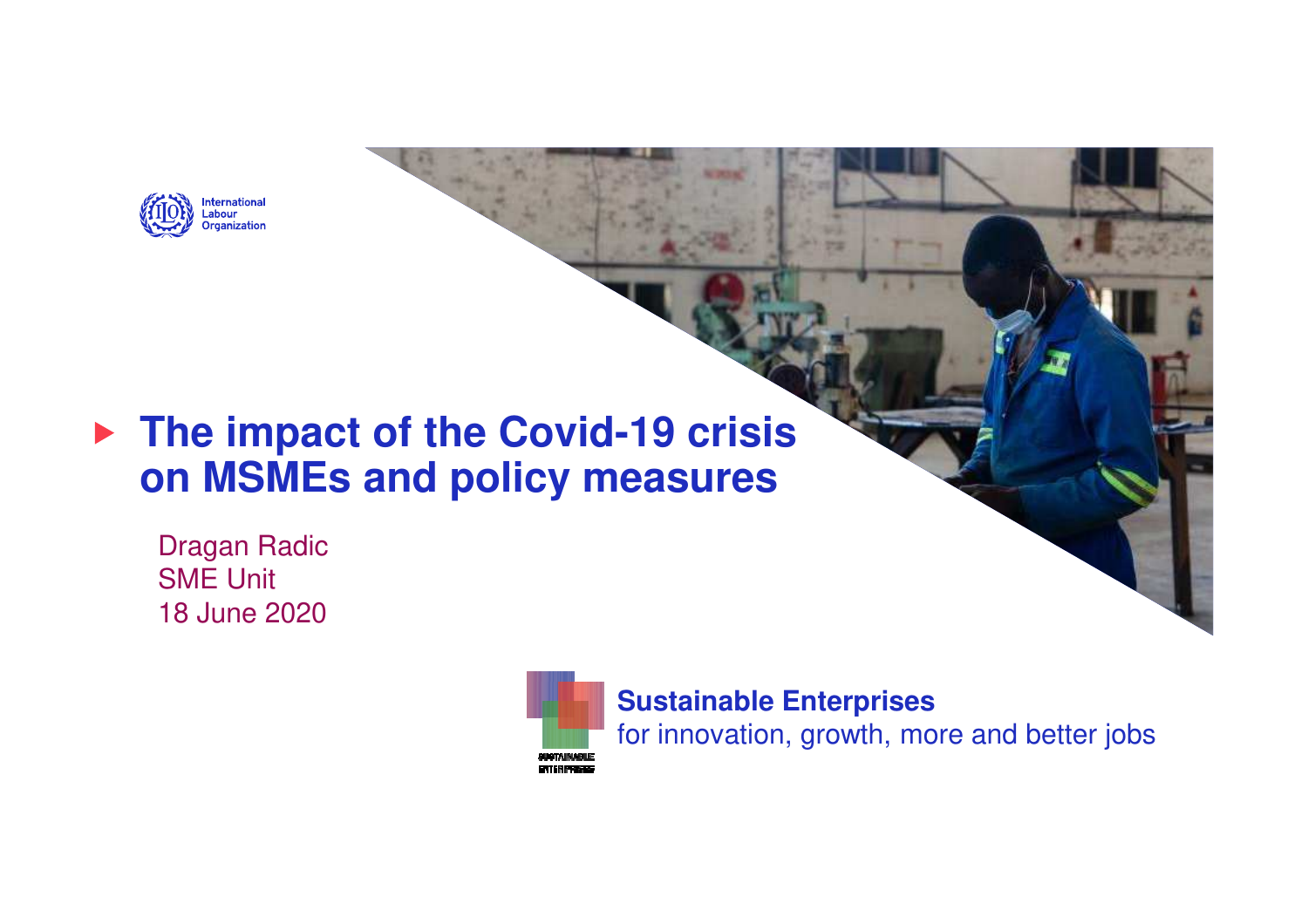

#### **SCOPE** $\blacktriangleright$

**1. Impact of Covid-19 on SMEs**

## **2. Policy Measures**

- Phase 1: Reduction of business activities
- Phase 2: Reactivation
- Phase 3: Recovery and rebuilding
- **3. Informality challenge**

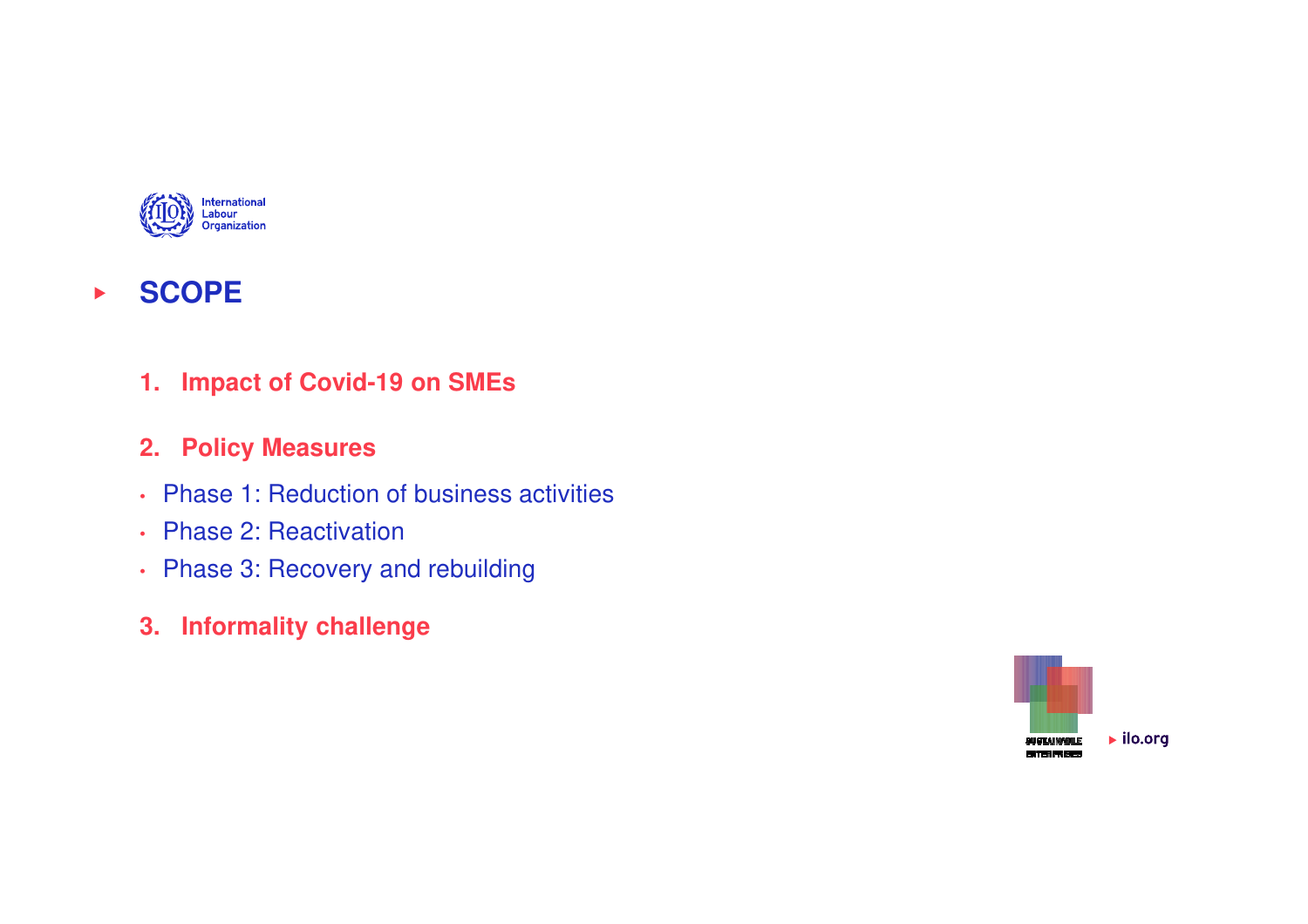

#### **THE ILO & SME Unit** $\blacktriangleright$

The ILO is a specialized UN agency, Decent Work vision and SDG 8, International Labour Standard, Social Dialogue, Social Protection and Employment, Enterprise development, Formalization etc.

The SME Unit supports the self-employed, and MSMEs to start and/or grow sustainably and create more and better jobs

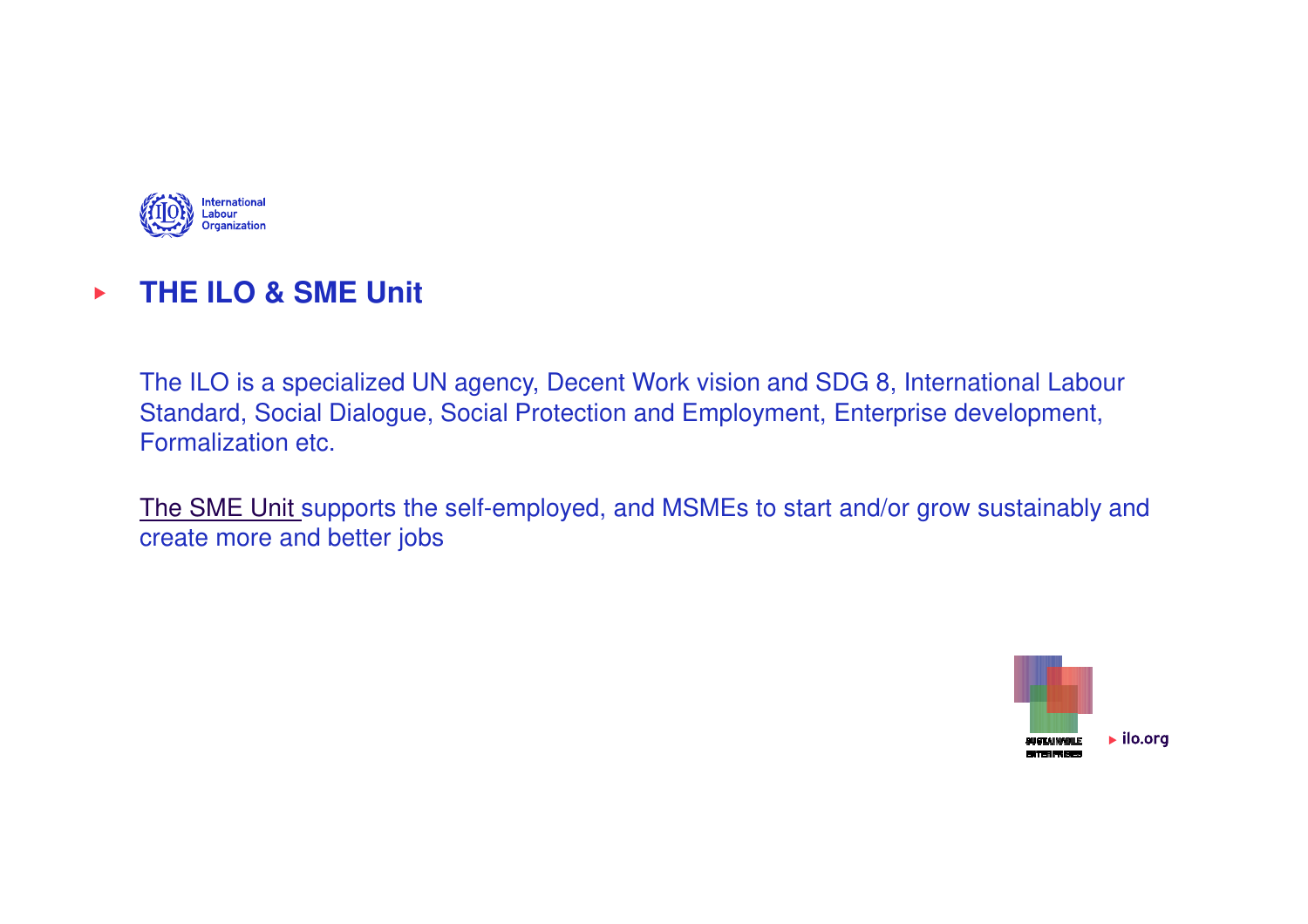

#### **"Small is big", but collectively.** $\blacktriangleright$

ILO 2019 Small Matters report: 70% of global employment in small economic units.

Strong GDP contribution, usually over 50% in developing countries,

Yet, *in general*, they are very fragile, light on assets and cash, low productivity, poorer working conditions, skills shortages, less technology etc.

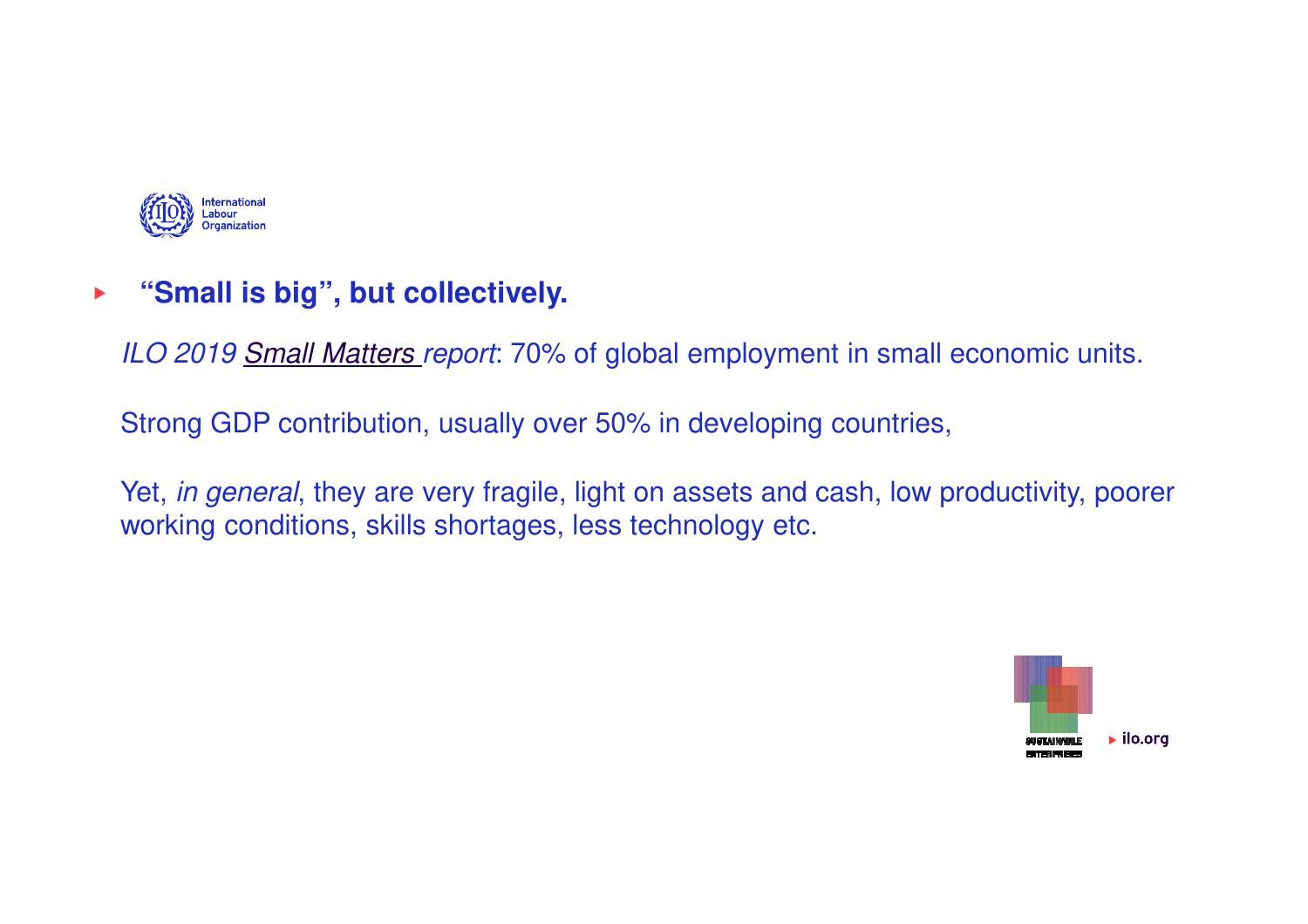

#### **Major impact of Covid-19 crisis on SMEs** $\blacktriangleright$

Disrupted supply chains, workforce lockdown, loss of orders, loss of revenues = cash crisis

Business closures and massive job losses (ILO estimated over 300 million jobs lost in 2<sup>nd</sup> quarter)

April 2020, ILO global survey, 1100 SMEs (Africa, Asia, Latin America) 7/10 closed, and 9/10 experienced cash crisis

…but also some success stories, new business model emerging

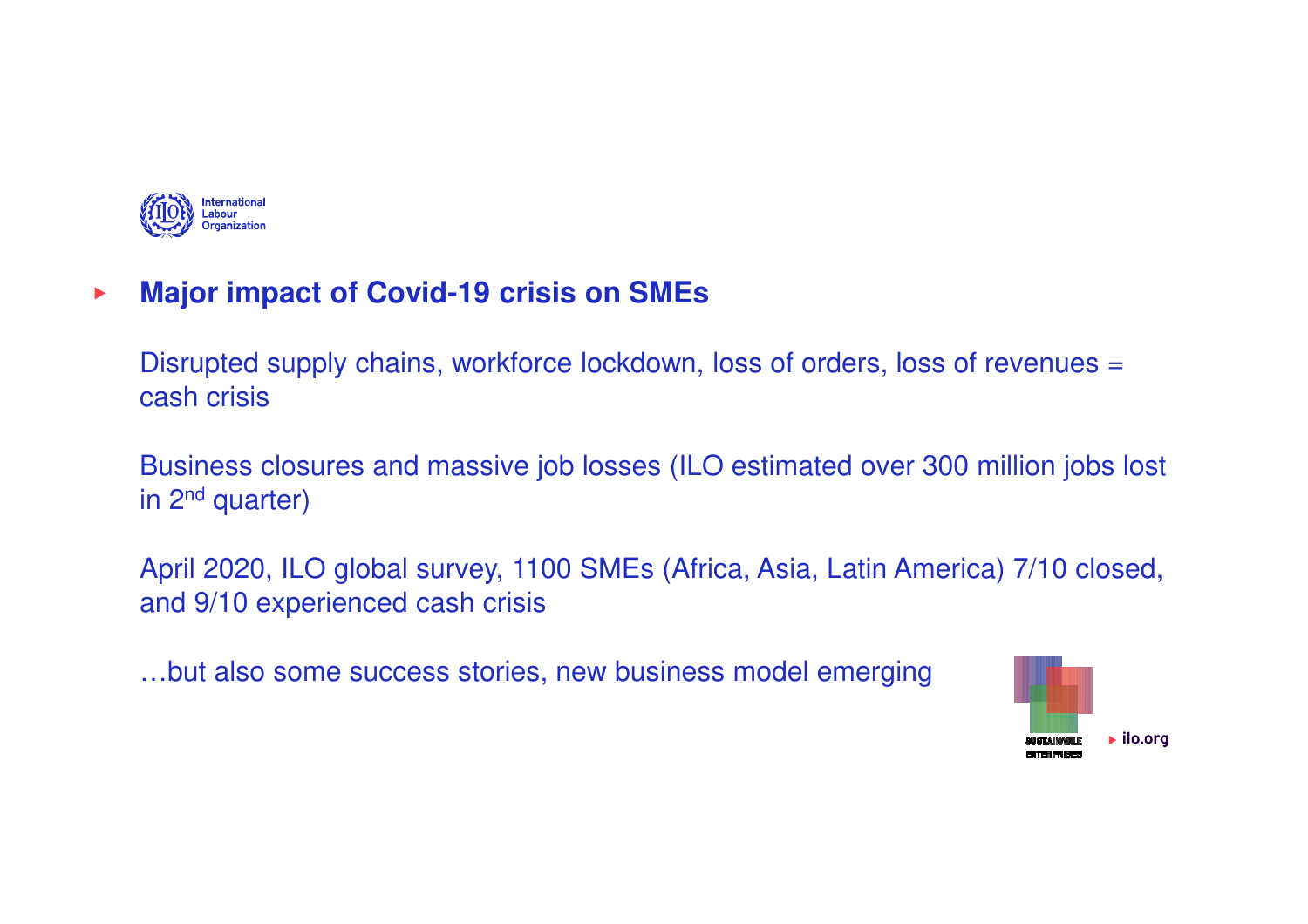

#### **Policy responses** $\begin{array}{c} \hline \end{array}$

| <b>Four key pillars to fight Covid-</b><br>19        | <b>Phase 1: Reduction in economic activity (lockdown)</b>                                                                                                                                                  |
|------------------------------------------------------|------------------------------------------------------------------------------------------------------------------------------------------------------------------------------------------------------------|
| Pillar 1 Stimulating the economy<br>and employment   | <b>Fiscal and Monetary policy</b>                                                                                                                                                                          |
| Pillar 2 Supporting enterprises,<br>jobs and incomes | Financial support, special credit lines, grants; debt relief, tax and<br>social contribution relief, rent and utility payment relief; wage<br>subsidies; digital platforms; extension of social protection |
| Pillar 3 Protecting workers in the<br>workplace      | Strengthen OSH measures, TW arrangement, no discrimination,<br>healthcare for all                                                                                                                          |
| Pillar 4 Relying on social dialogue<br>for solutions | Strengthening of social dialogue, CBAs, capacity building on social<br>partners and governments                                                                                                            |
|                                                      | ENTENPRISES                                                                                                                                                                                                |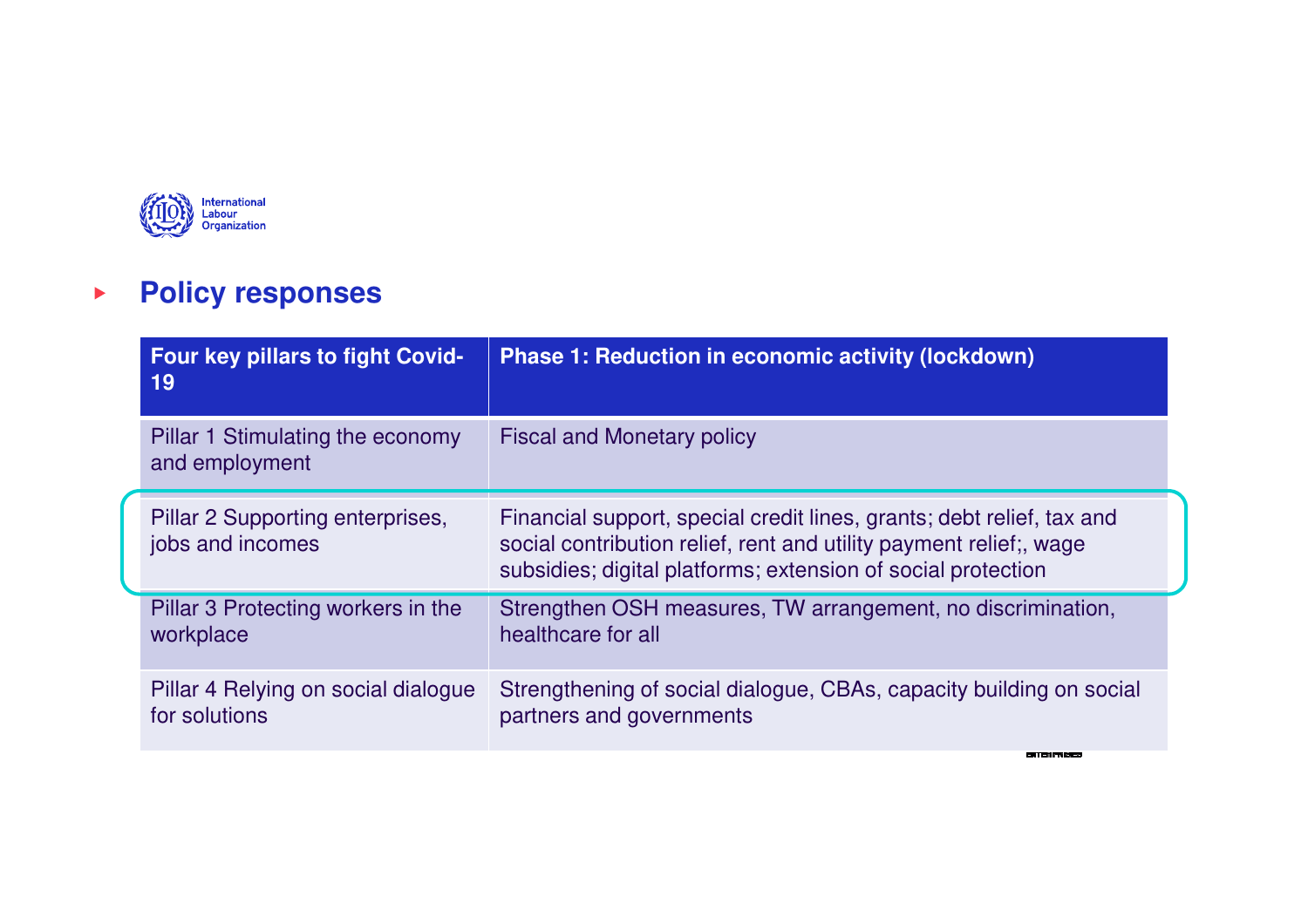

- $\bullet$ Back to business: OSH/COVID-19 and business continuity and resilience support
- • Access to finance (no red tape, simple procedures, risk sharing, low interest rates – but still need to pay it back!)
- •Support for digitization, equipment and training
- •Enabling business environment, more predictable, simple, transparent
- $\bullet$ Create conditions for private sector recovery

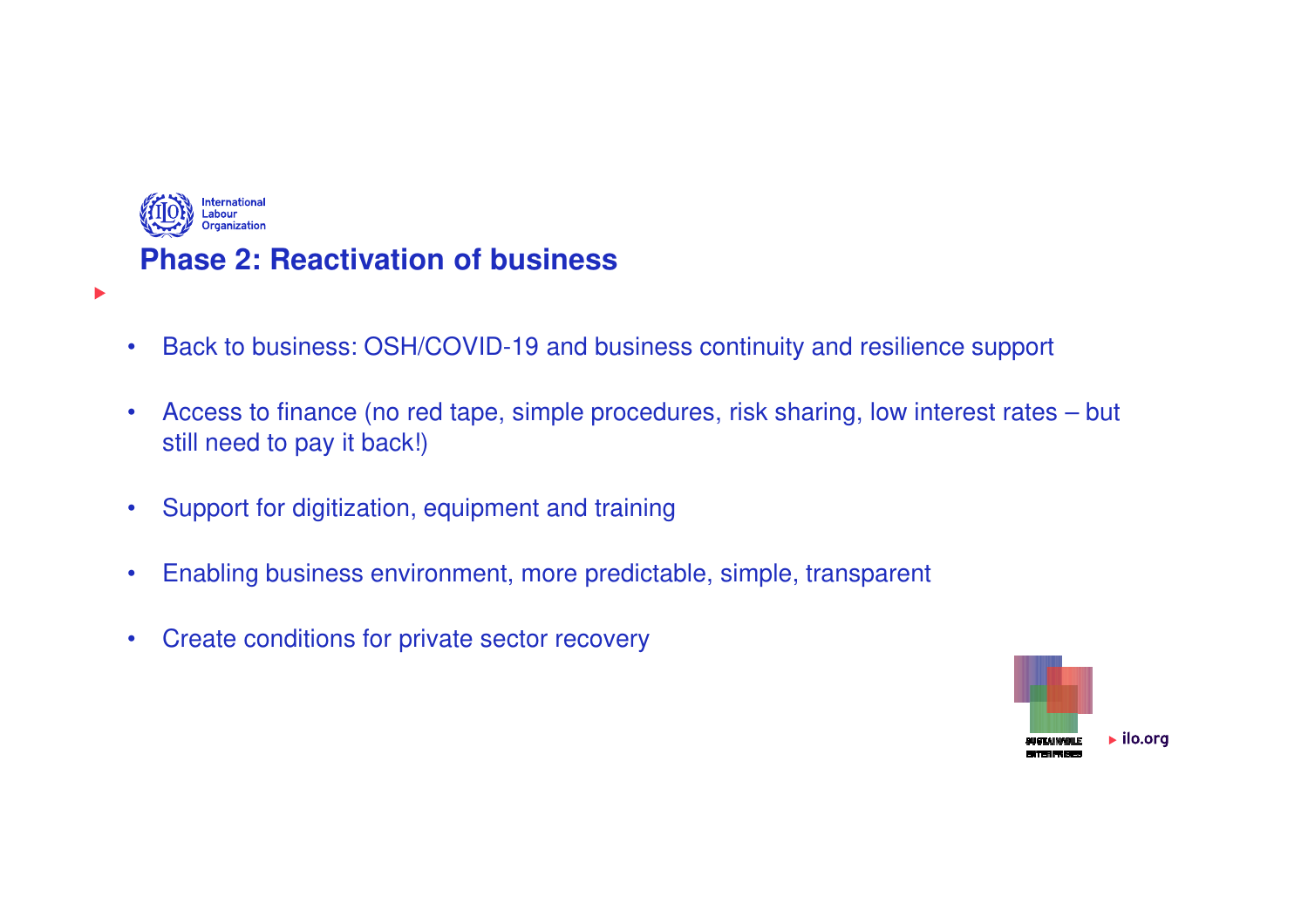

Crisis as a means for large scale reforms? Better, safer, more sustainable?

Economic and structural transformation

Public investments in upgrading physical and digital infrastructure

Global partnerships and social dialogue

Funding: Reallocation of public expenditure, bond markets, borrowing from development banks etc.

 $\blacktriangleright$  ilo.org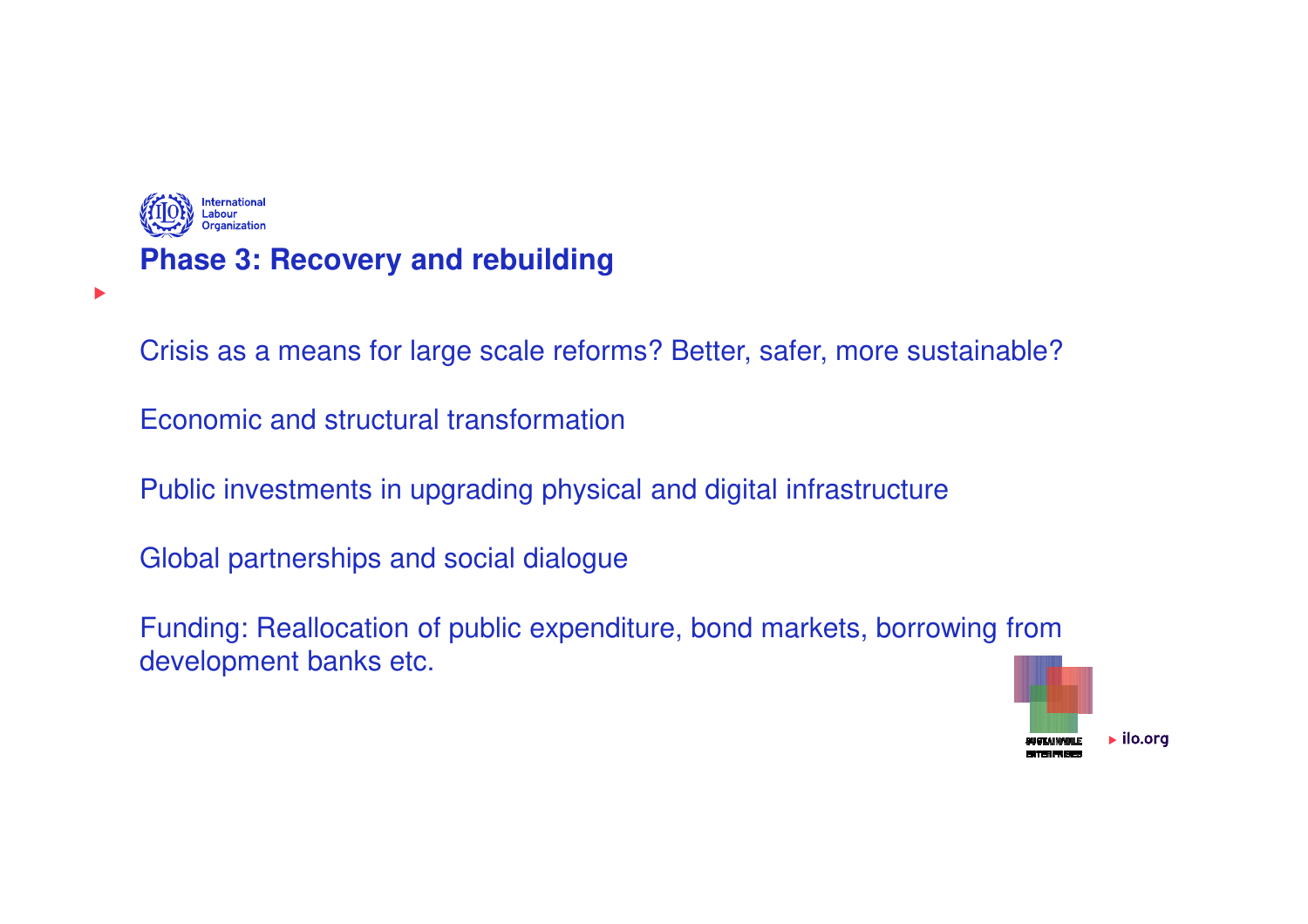

### **Informality challenge** $\blacktriangleright$

62% of the global workforce is engaged in informal economy

The smallest economic units (self-employed and micro firms), in seven sectors at risk provide a livelihood for over 800 million workers (over ½ of total jobs).

Approximately 8 out of 10 of these workers are in the informal economy. For example, over 260 million informal, self-employed in Asia, 80 Million in Africa and 44 million in Latin America are at significant risk linked to lockdown and recession.

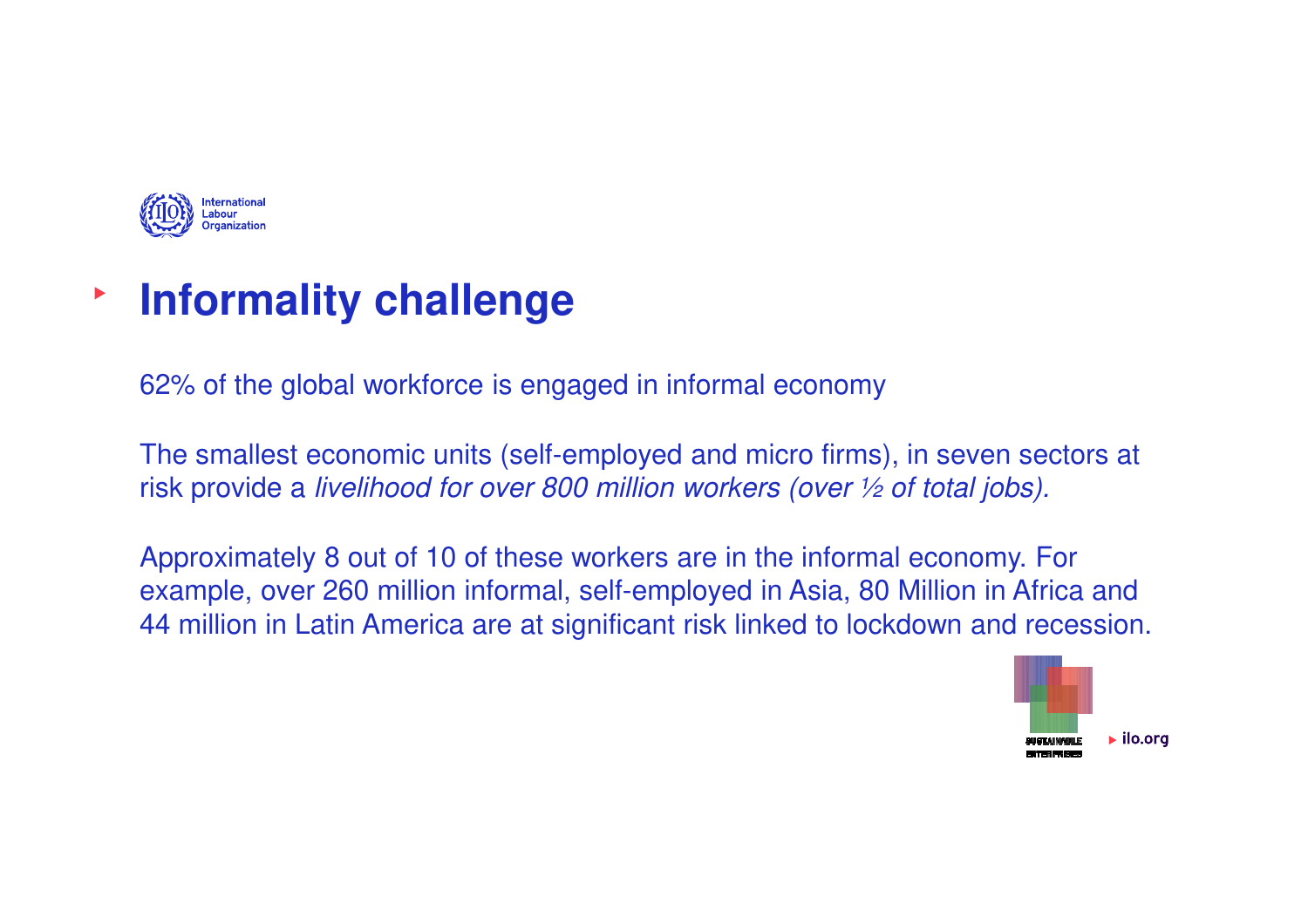

#### **Informality – policy challenges** $\blacktriangleright$

Fiscal space? Balance health and economic crisis. Balance support for the formal and informal sector.

What kind of measures? Short term: cash transfers? payments on utilities? More systematic such as extension of social protection?

How to identify the "invisible" enterprises and workers? Estimated 1 billion have no formal IDs. How to distribute support?

Is this the opportunity to "formalize" the enterprises and workers?

What happens if we do little or nothing? Do we have an option?